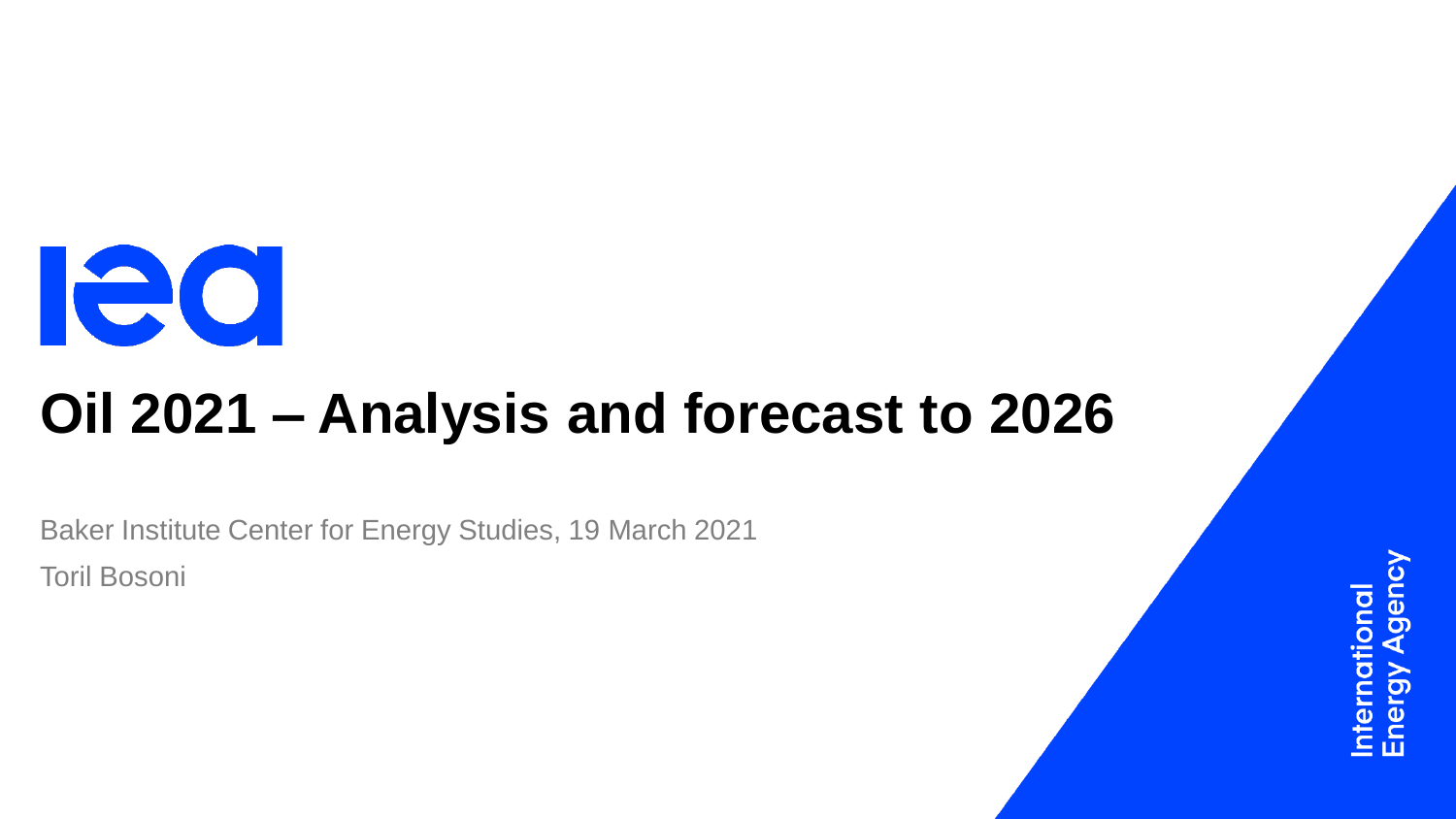#### **Crude prices surge to \$70/bbl on tightening market, OPEC+ deal**

**lea** 



**Crude futures rose by more than \$10/bbl over February and early March OECD stocks continue to fall but still look comfortable compared with historical levels.**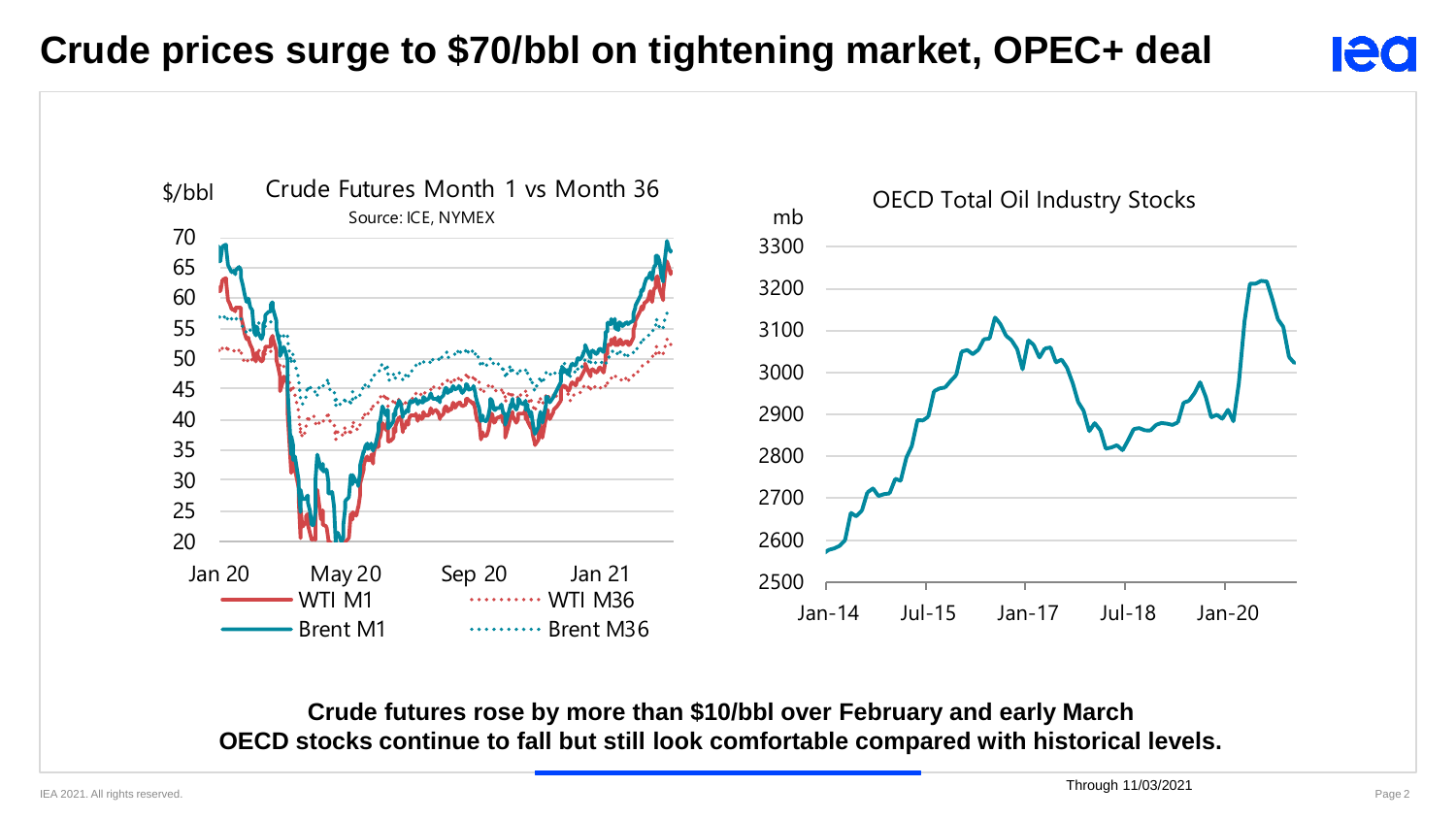#### **Global oil supply tumbles in February on sharp US, Saudi declines**





**February output drops 2 mb/d to 91.6 mb/d; cold snap shuts in over 1 mb/d in US, Saudi cuts extra 1 mb/d. Non-OPEC+ supply set to grow by 700 kb/d in 2021, following last year's 1.3 mb/d decline.**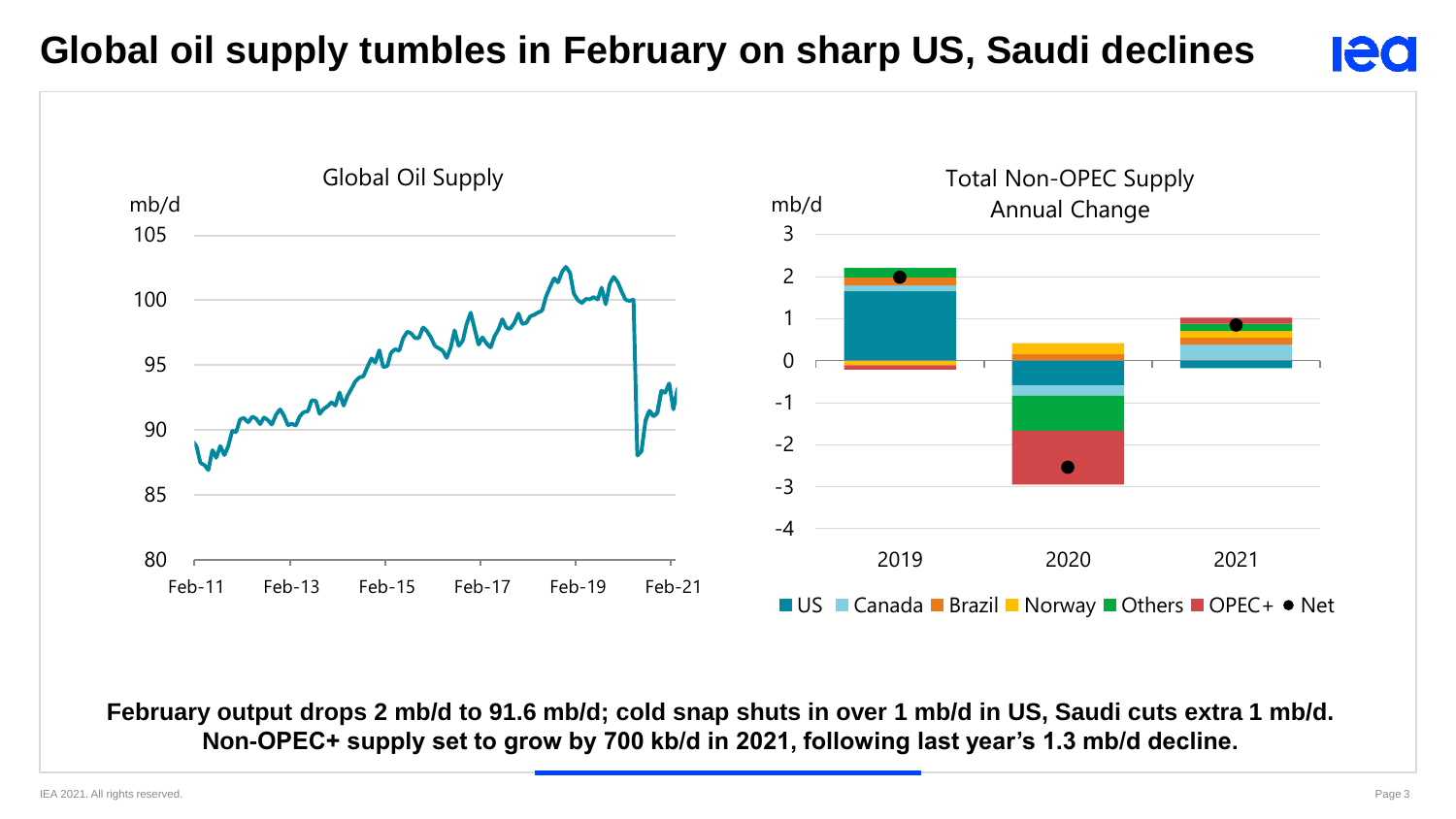#### **OPEC+ cut extension keeps market finely balanced in 2Q21**



\* Assumes 100% compliance with OPEC+ deal and gradual easing of Saudi voluntary reduction

#### **Expected demand recovery in 2H21 leaves room for higher than scheduled output boost.**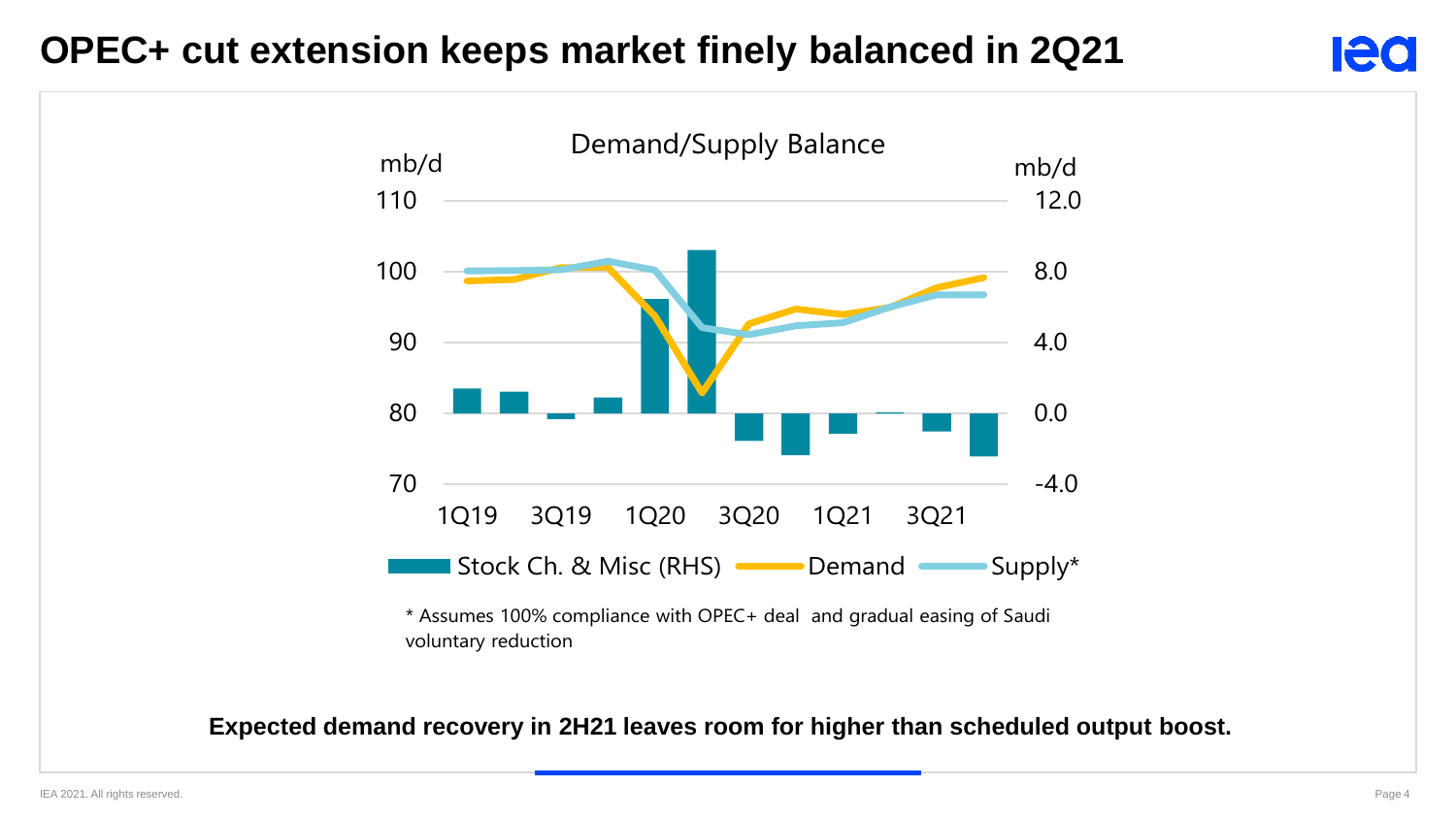#### **OPEC+ cuts leave ample OPEC spare capacity cushion**



\*OPEC crude oil only. Excludes Iran.

**Effective OPEC spare capacity in February at 7.7 mb/d.** 

**Non-OPEC countries part of the deal holds additional 1.6 mb/d that could be brought to market in short order.**

**Ied**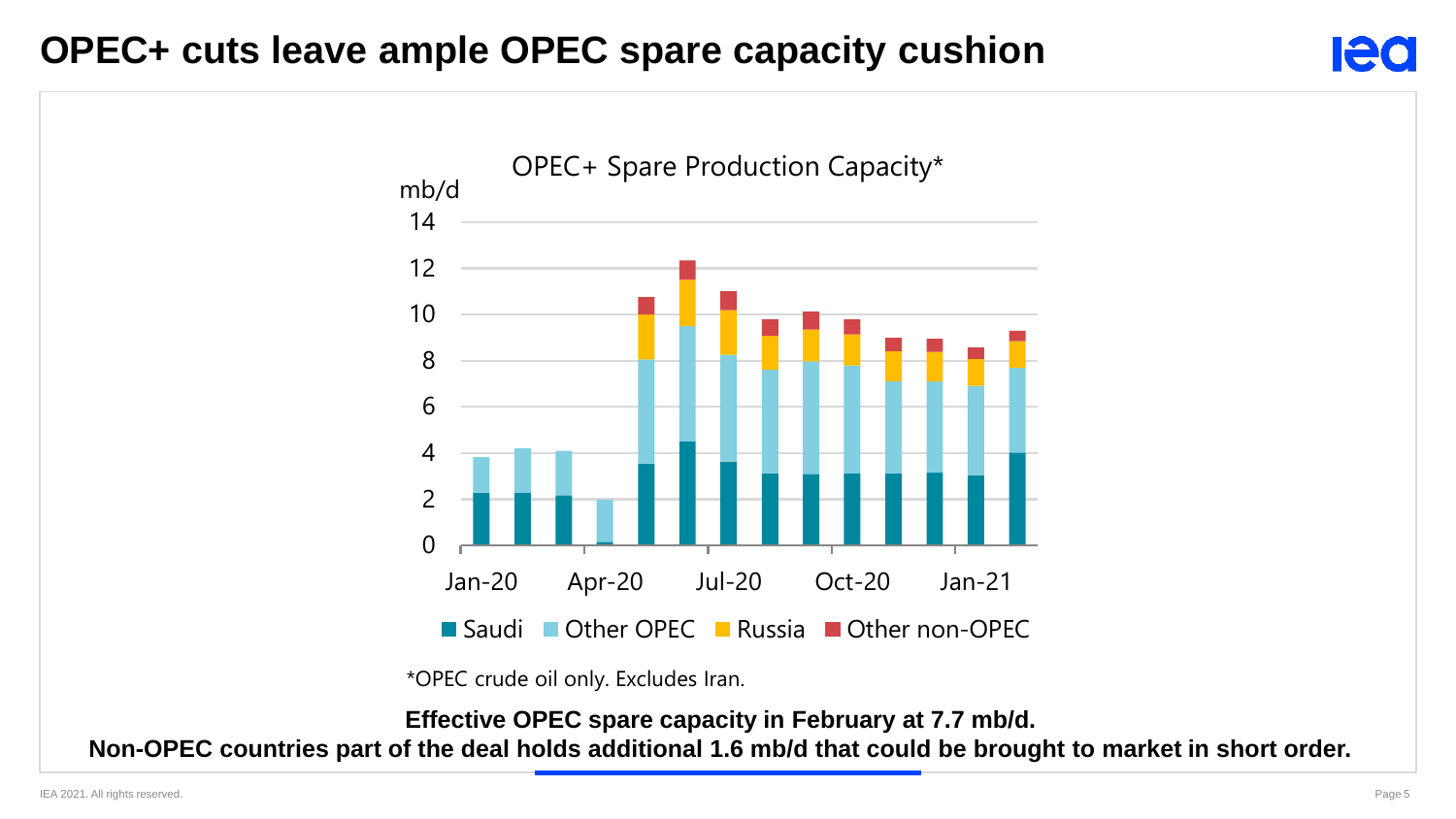## **OIL 2021**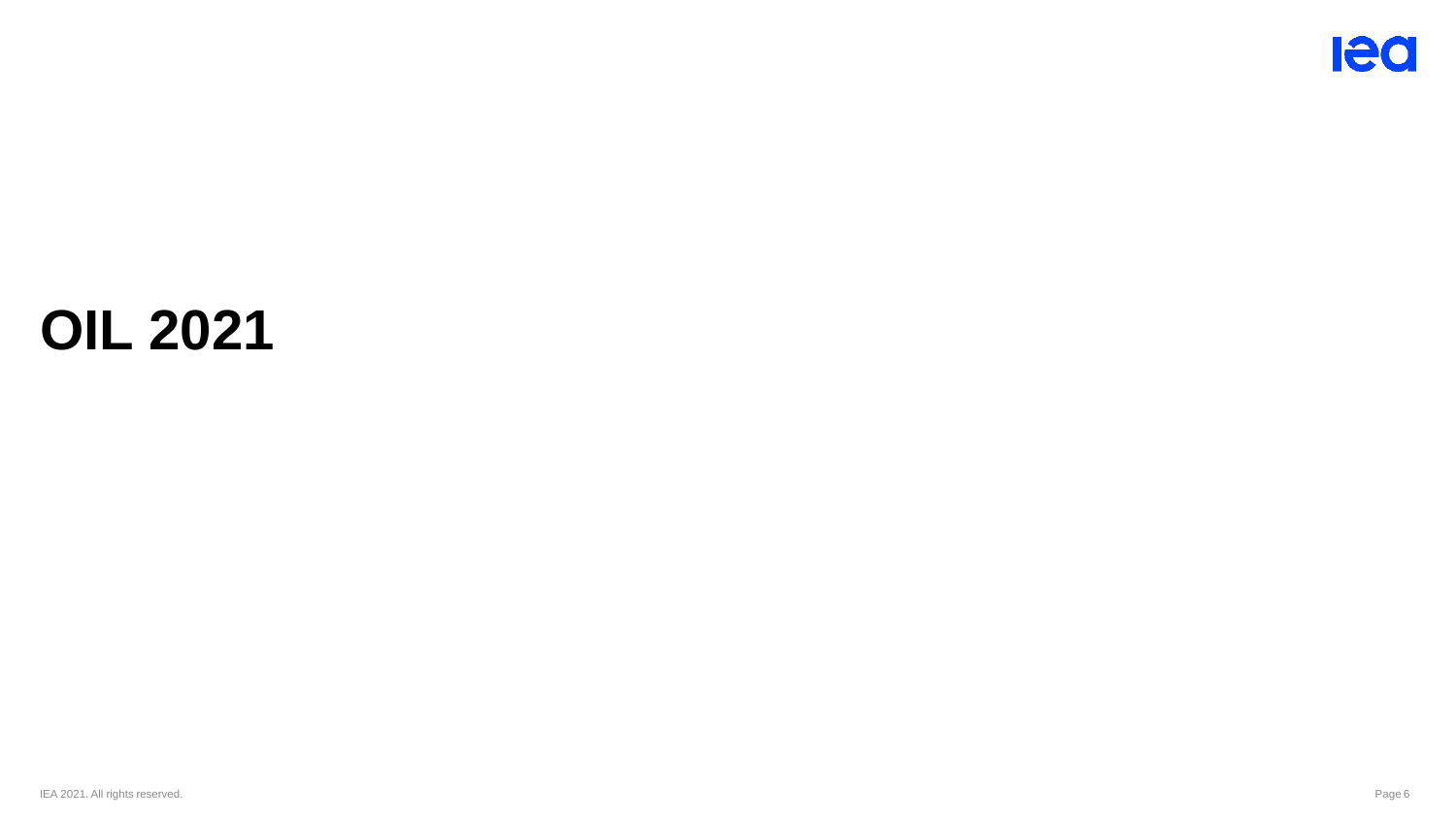### **Global oil demand shifts lower after historic collapse**



**But in the absence of stronger policy and behavioural changes, demand is set to rise every year through 2026.**

**lea**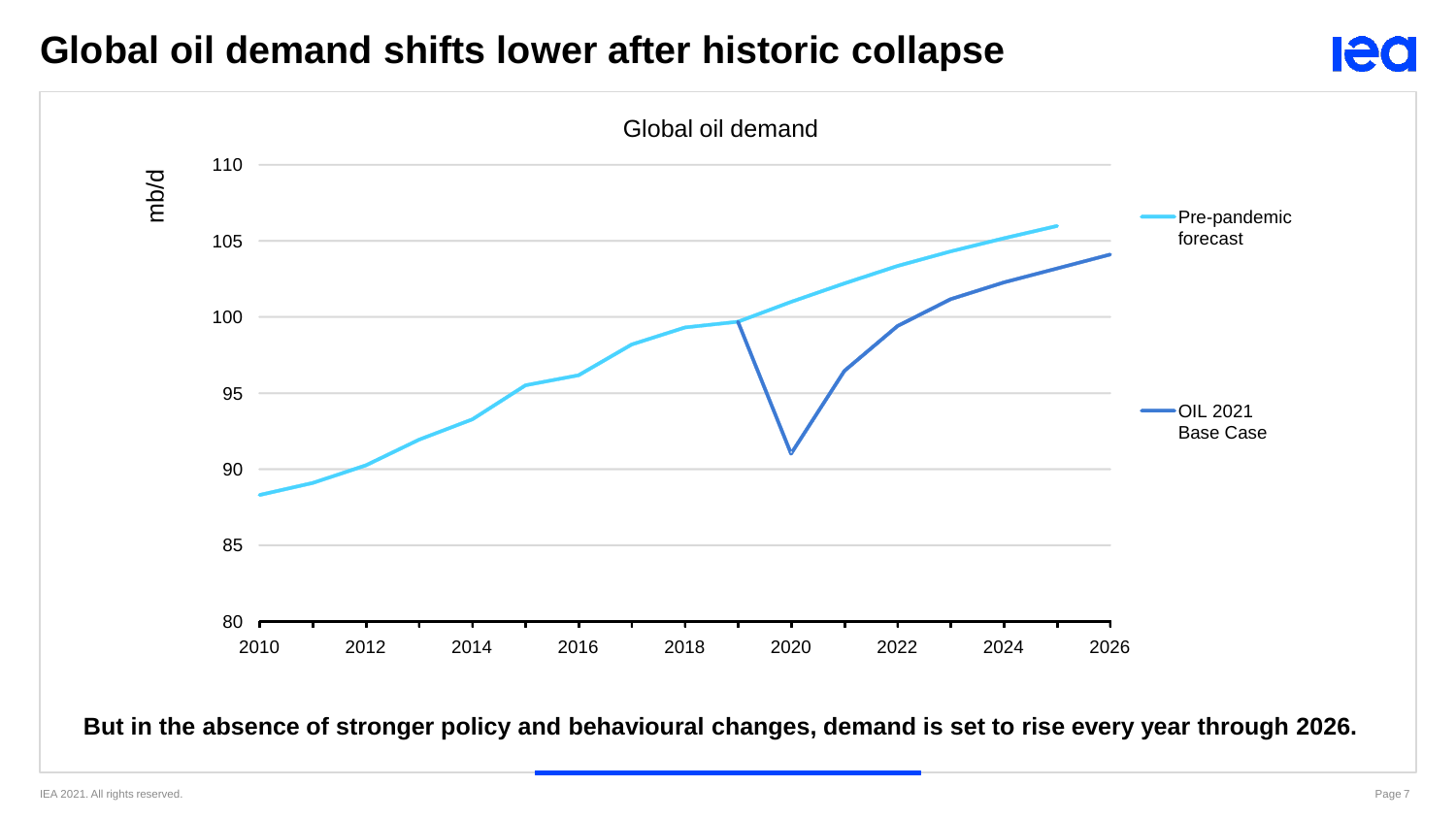#### **Oil demand now on track to grow by 13 mb/d by 2026 from 2020 low Ieo**



**Compared with 2019 levels, demand will be 4.4 mb/d higher. Non-OECD Asia dominates growth.**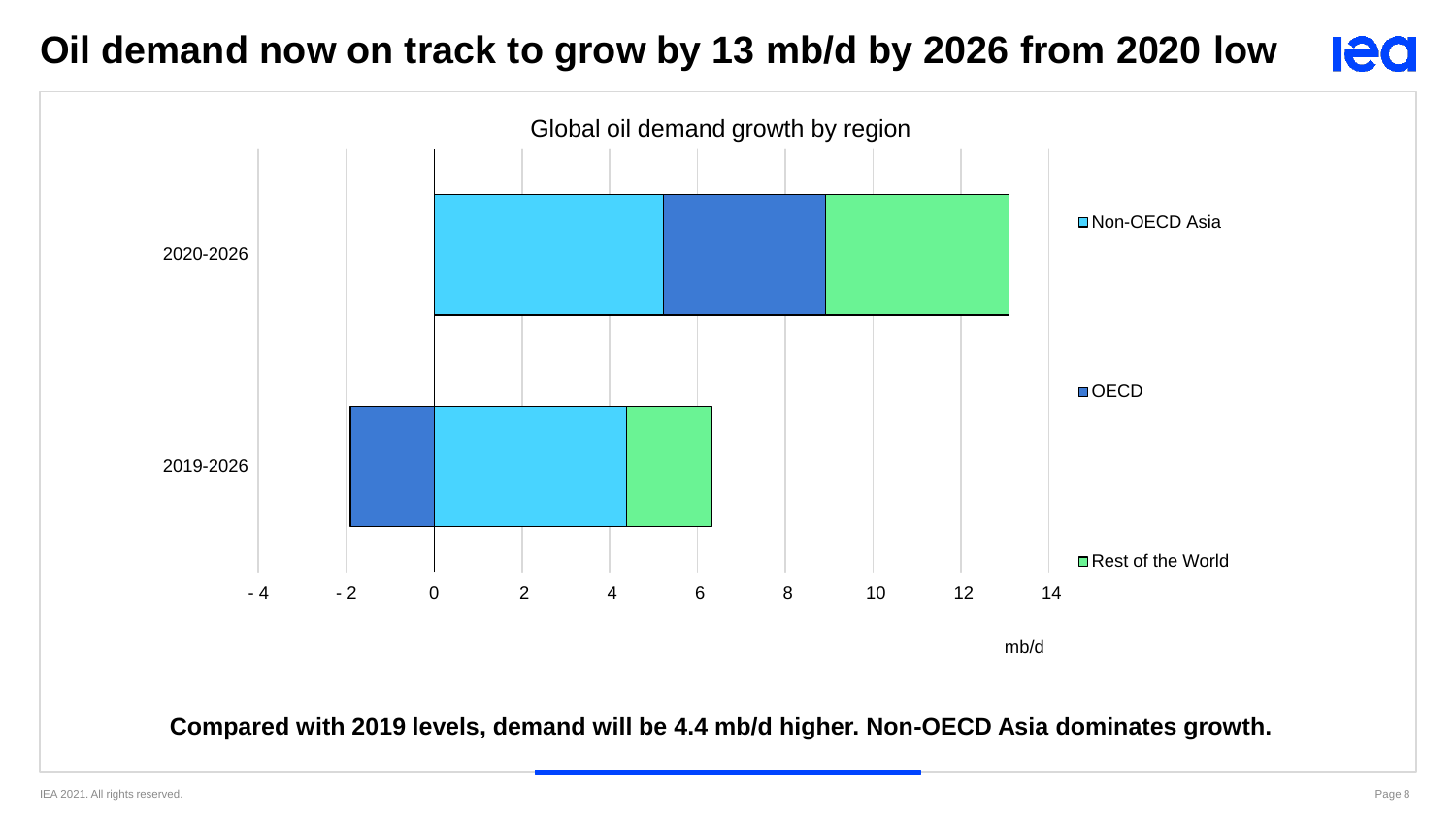#### **Petrochemical feedstocks drive demand growth, gasoline to fall**

#### Annual oil demand change (y-o-y) Annual oil demand change vs 2019 -10 -8 -6  $-4$ -2  $\Omega$  $\mathfrak{p}$ 4 6 8  $\begin{array}{r} 8 \\ 6 \\ 4 \\ 2 \\ 2 \\ 0 \\ -2 \\ -4 \\ -6 \\ -8 \\ -10 \\ 2019 \, 2020 \, 2021 \, 2022 \, 2023 \, 2024 \, 2025 \, 2026 \end{array}$ **□LPG/ethane ■Naphtha □Gasoline ■Jet/kerosene □Gasoil/diesel ■Residual fuel ■Other products** - 10 - 8 - 6 - 4 - 2  $\Omega$  $\mathfrak{D}$  4 6 2020 2021 2022 2023 2024 2025 2026

**LPG and ethane, naphtha recover to 2019 levels by 2021; gasoil by 2022; Jet/kerosene by 2024. Global gasoline demand in not expected to return to 2019 levels.**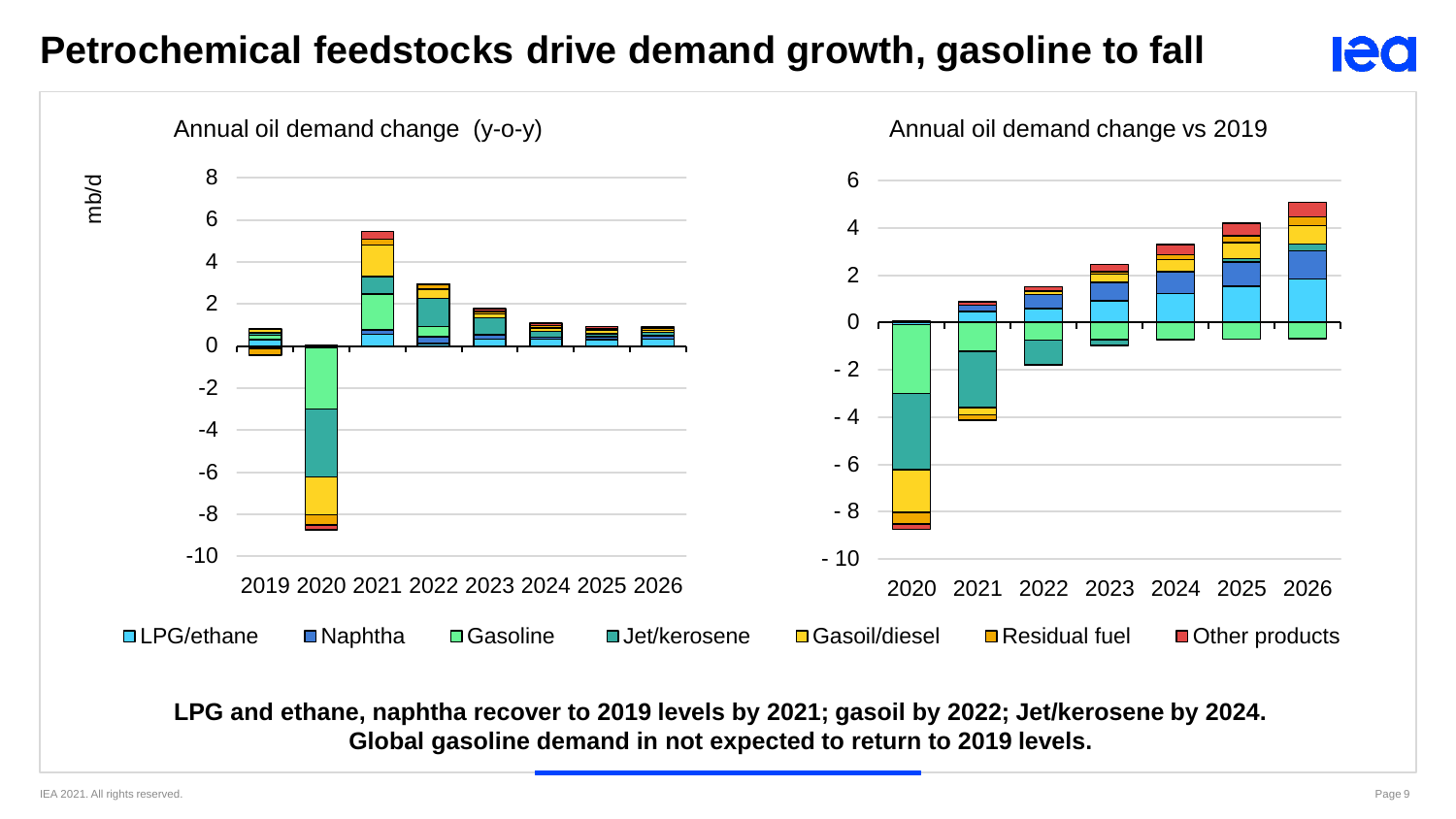#### **Gasoline demand reduced by EVs and efficiency progress**



**Gasoline demand is expected to decline marginally. Growth will be limited to non-OECD countries.**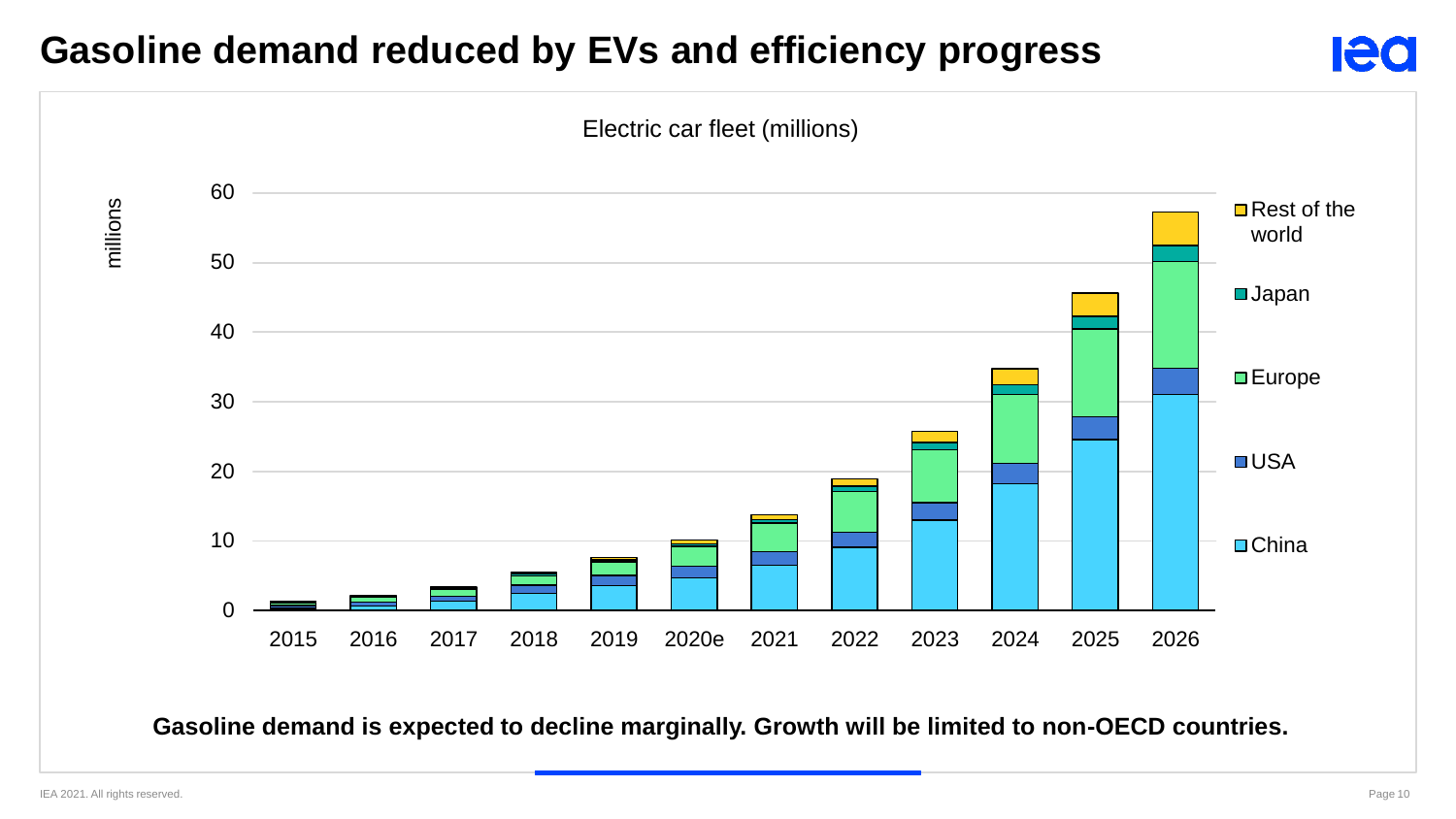#### **Stronger policy action needed for oil demand to decline**



**policies to curb oil use could reduce 2026 oil demand by 5.6 mb/d.**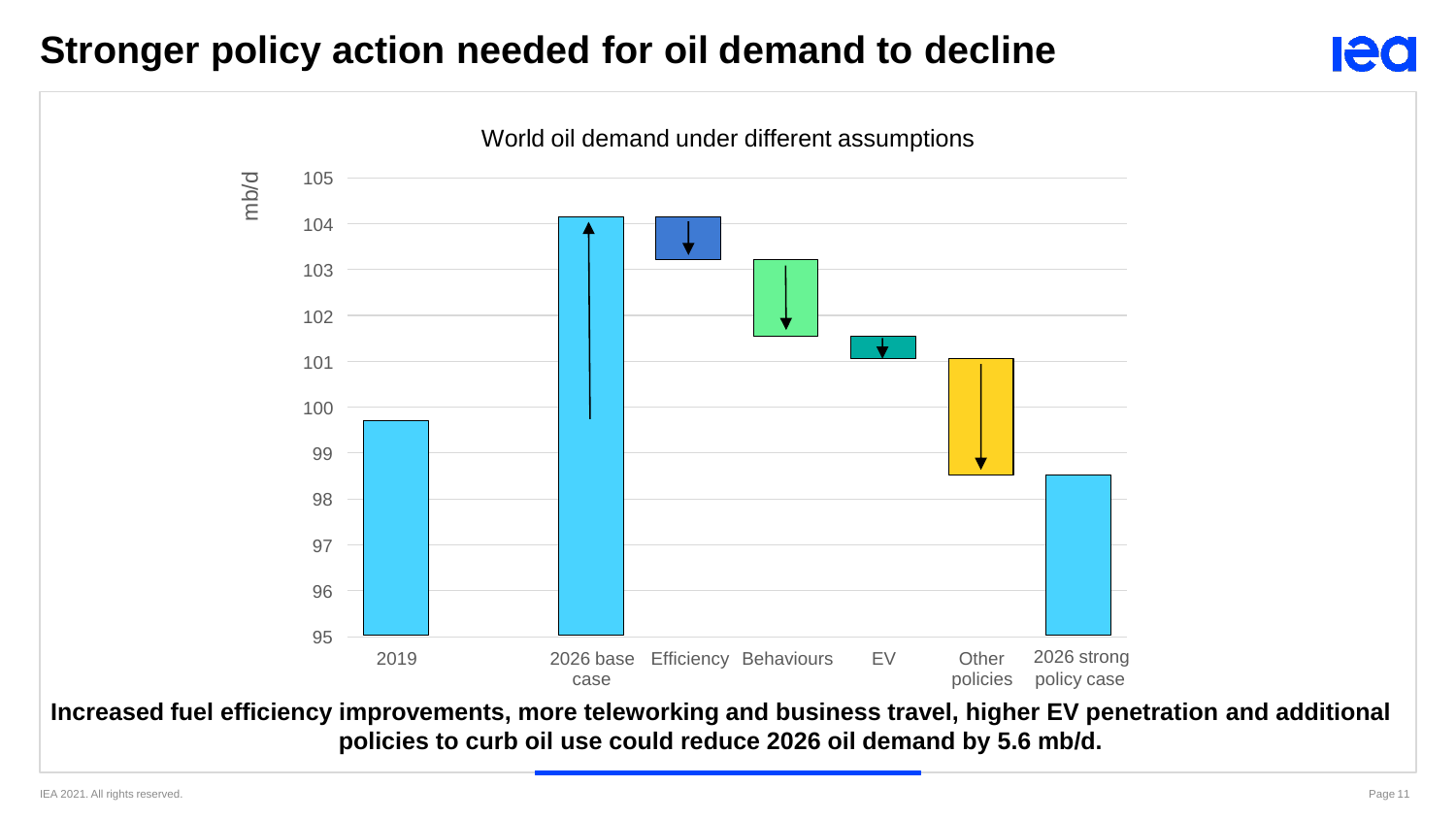#### **Industry cuts spending on uncertain outlook**



**Ied**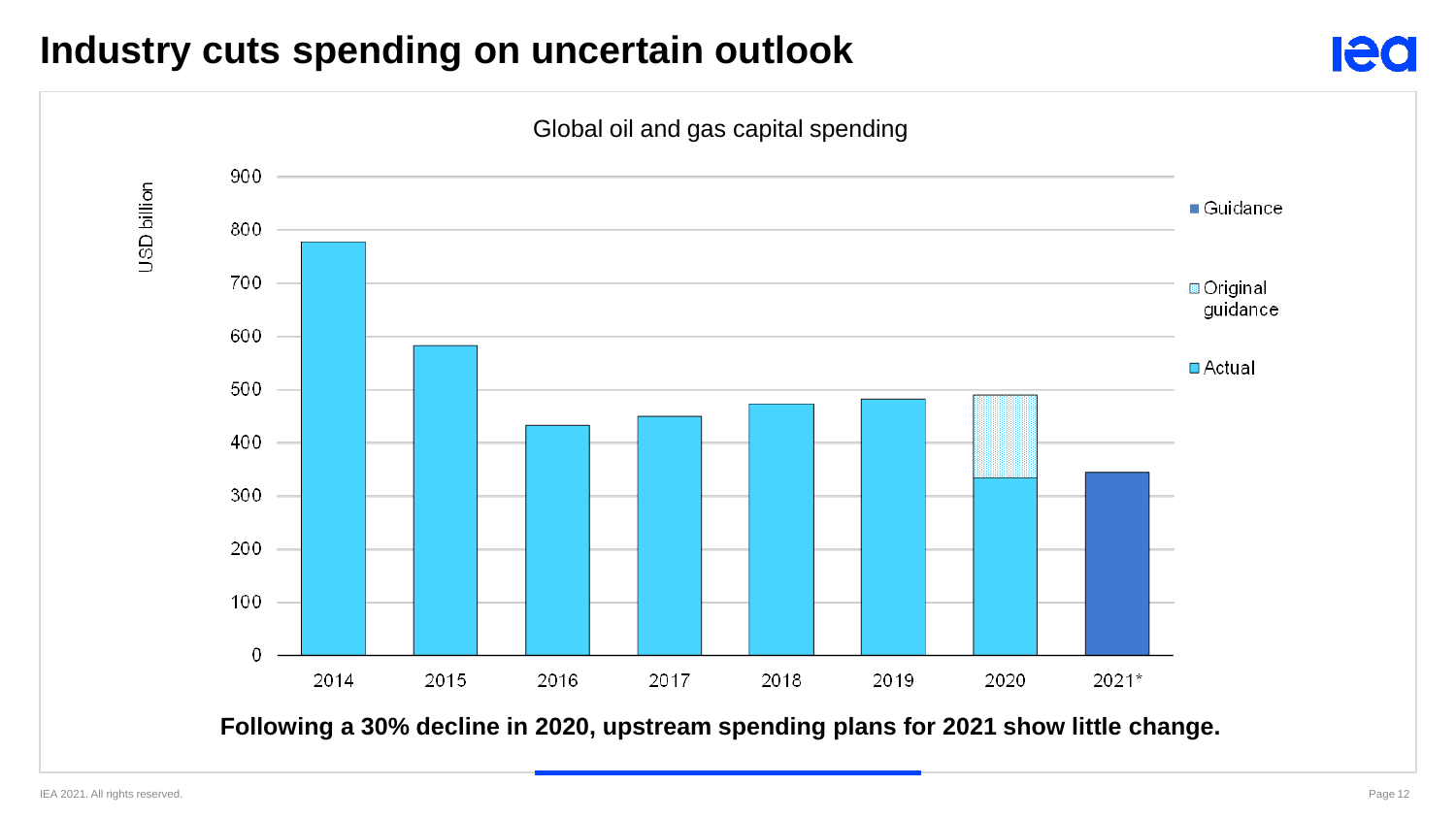### **Oil capacity building slows, hefty spare cushion helps cover demand equally**

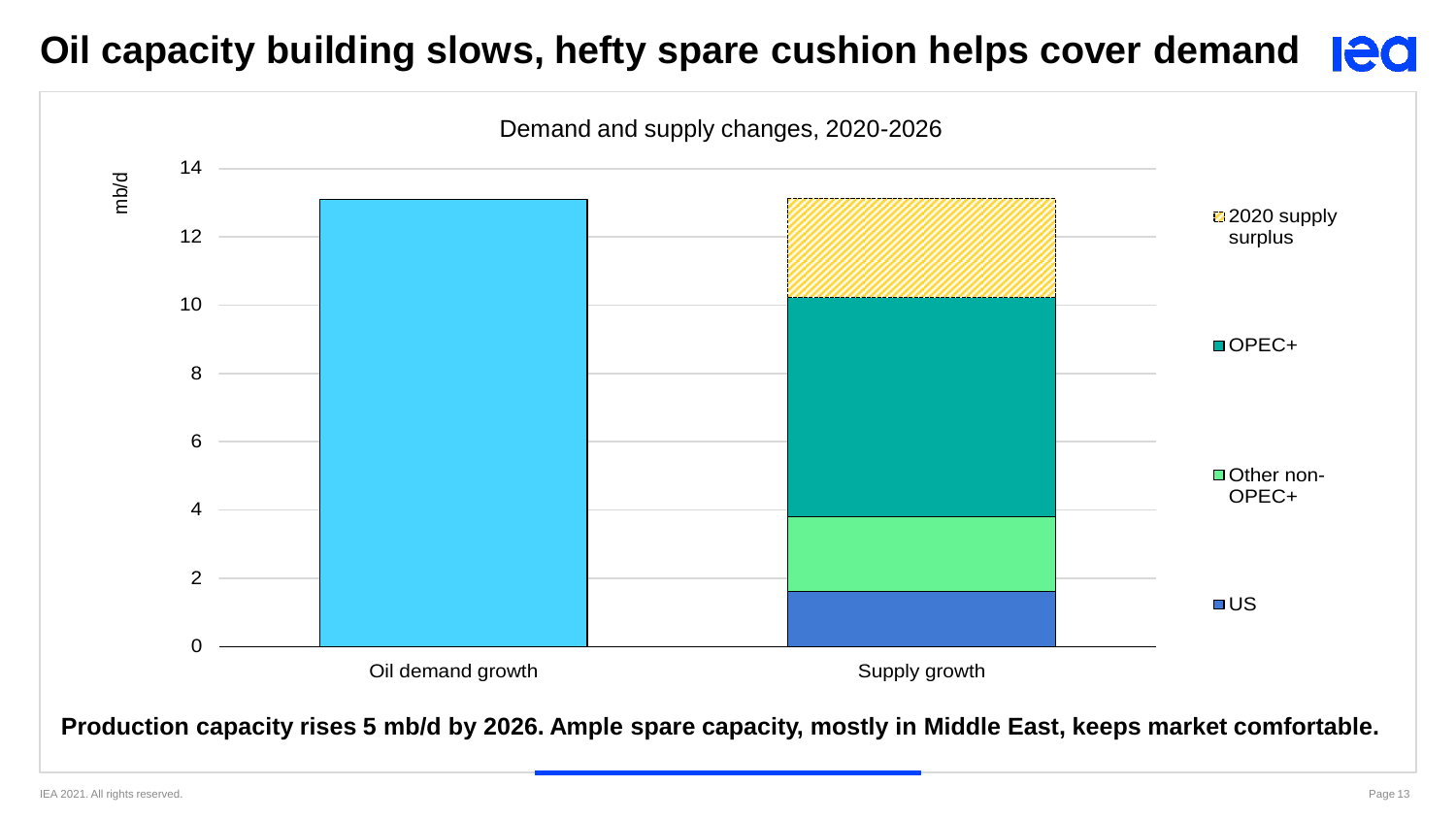### **Middle East dominates global oil supply increase**



**Supply to rise 10 mb/d by 2026 to meet demand rebound. Key Gulf producers account for nearly half the increase.**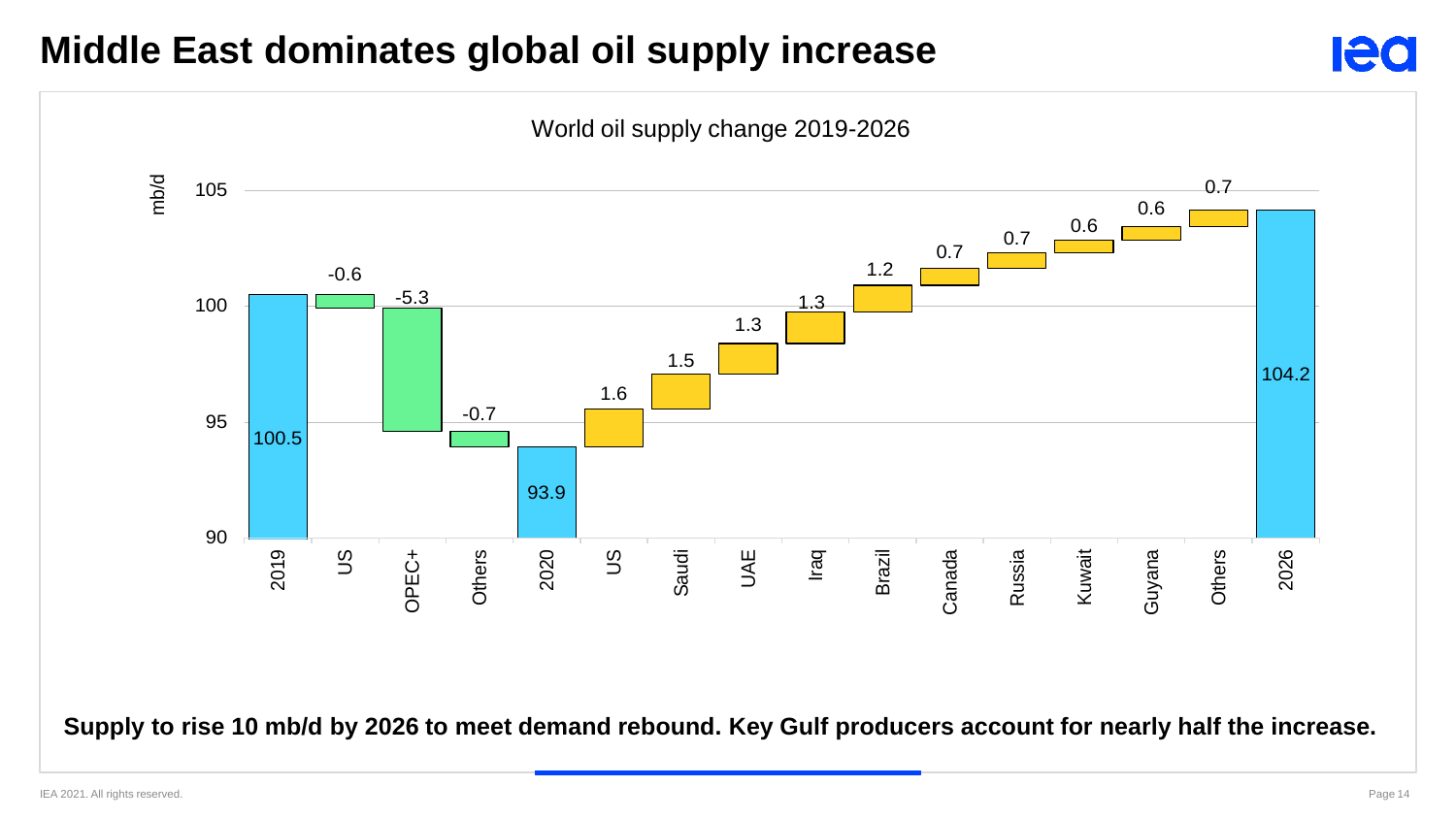### **Modest US growth expected as investment strategy shifts**

![](_page_14_Figure_1.jpeg)

**lea**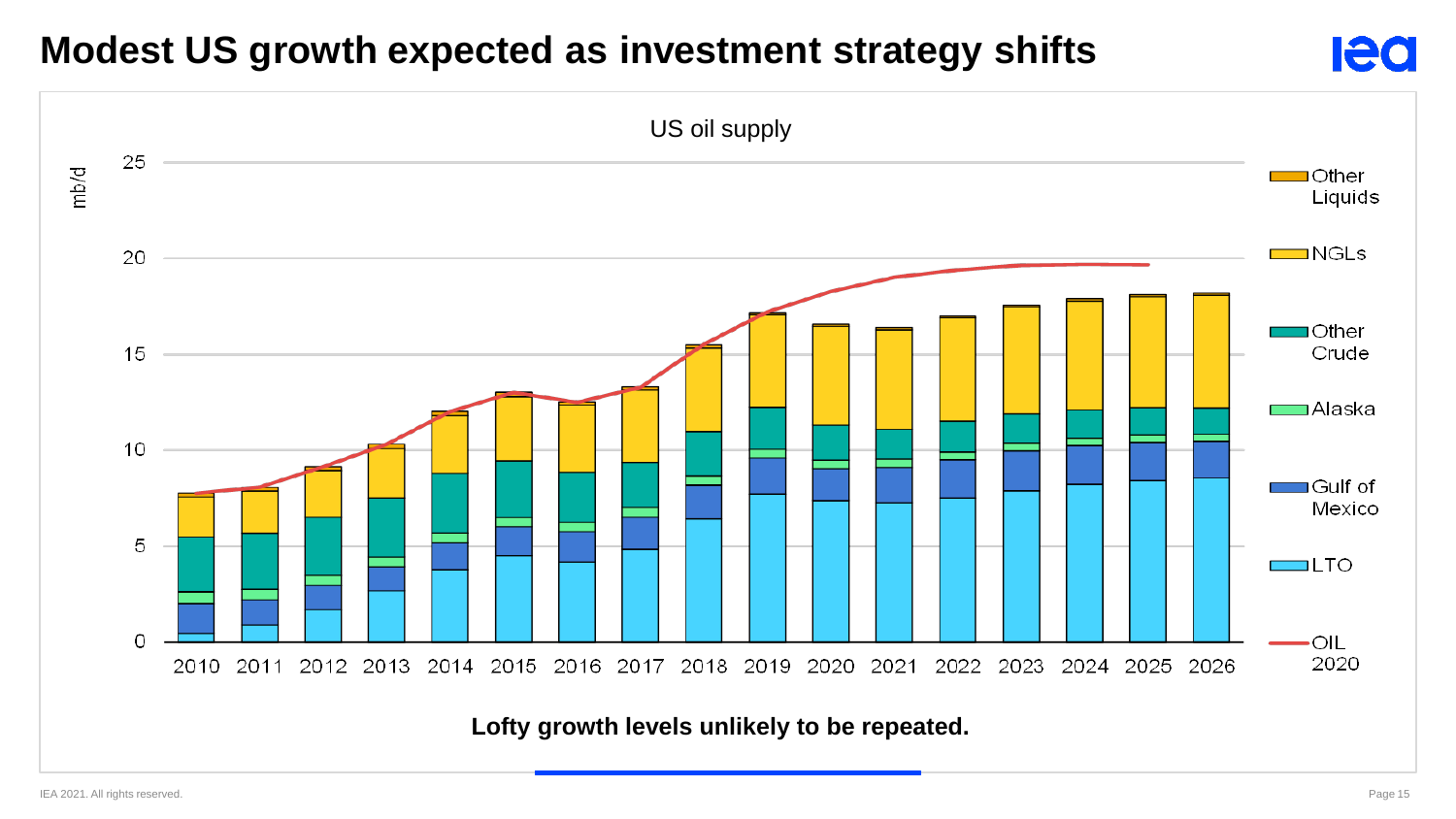### **OPEC spare capacity looks comfortable through medium-term**

![](_page_15_Figure_1.jpeg)

**An additional 1.7 mb/d of crude supply could be brought to market if sanctions on Iran ease.**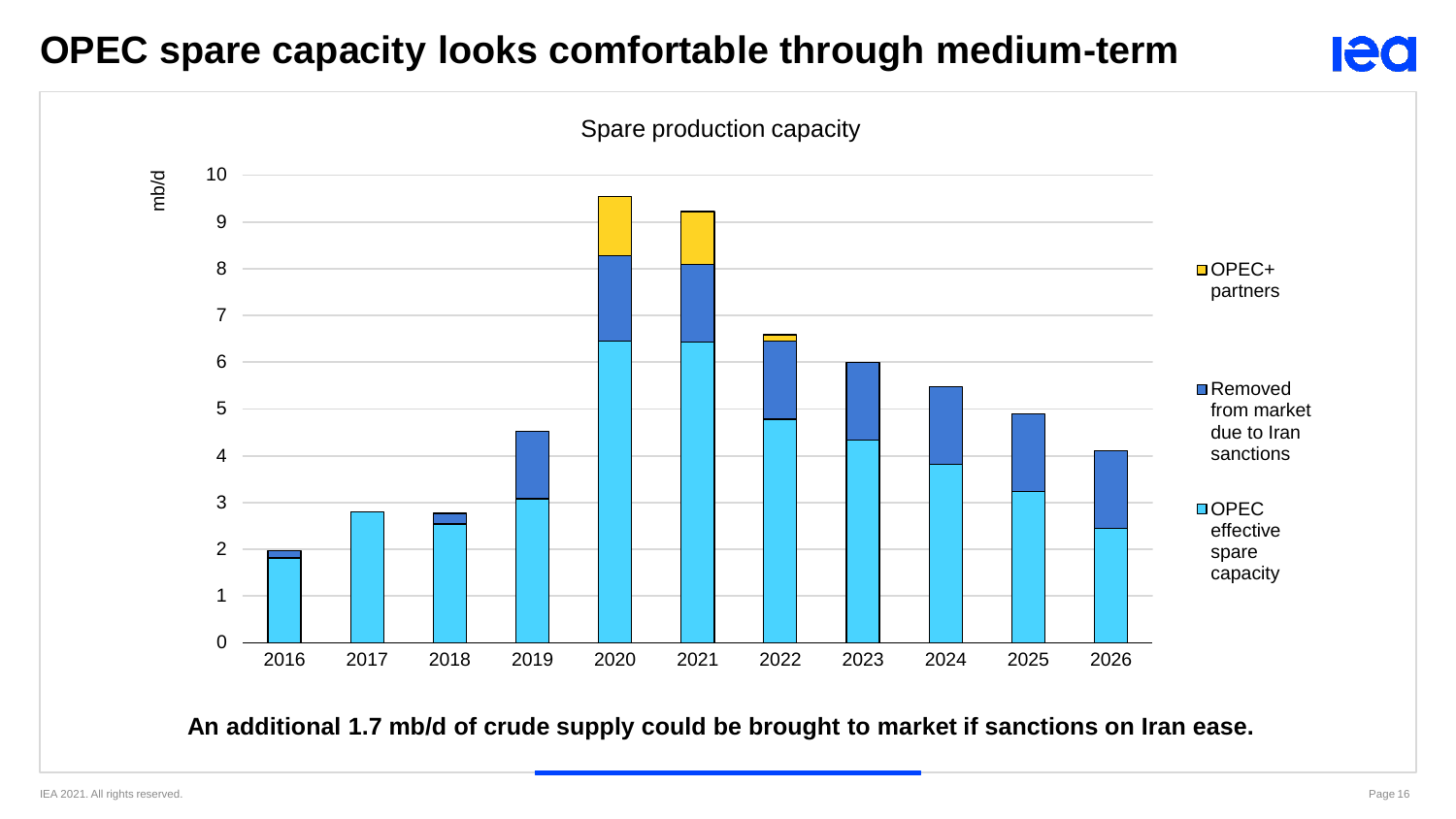#### **Iran awaits market return; sanctions shut in 1.7 mb/d of crude supply led**

![](_page_16_Figure_1.jpeg)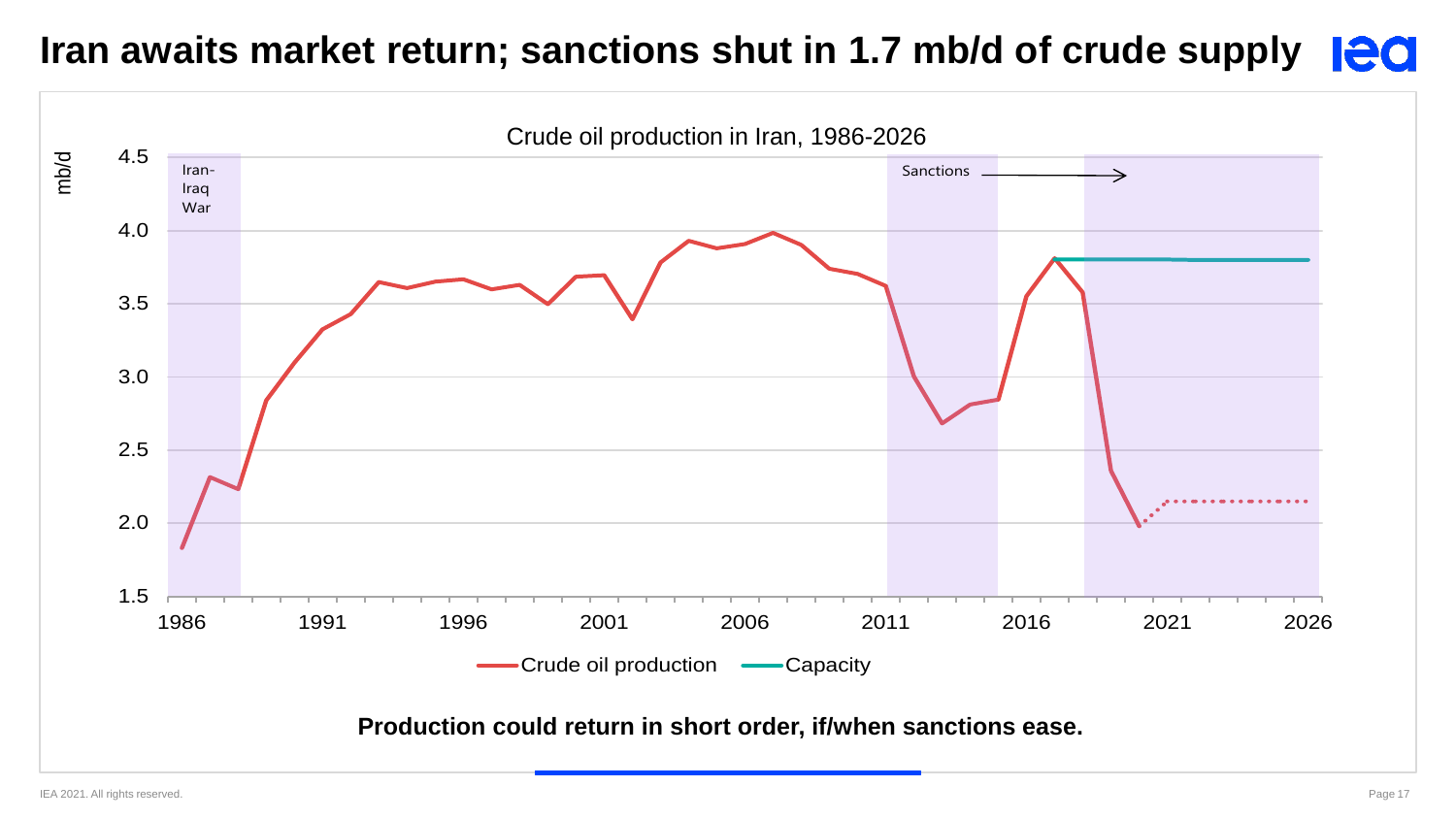#### **Great downstream migration continues**

![](_page_17_Figure_1.jpeg)

![](_page_17_Figure_2.jpeg)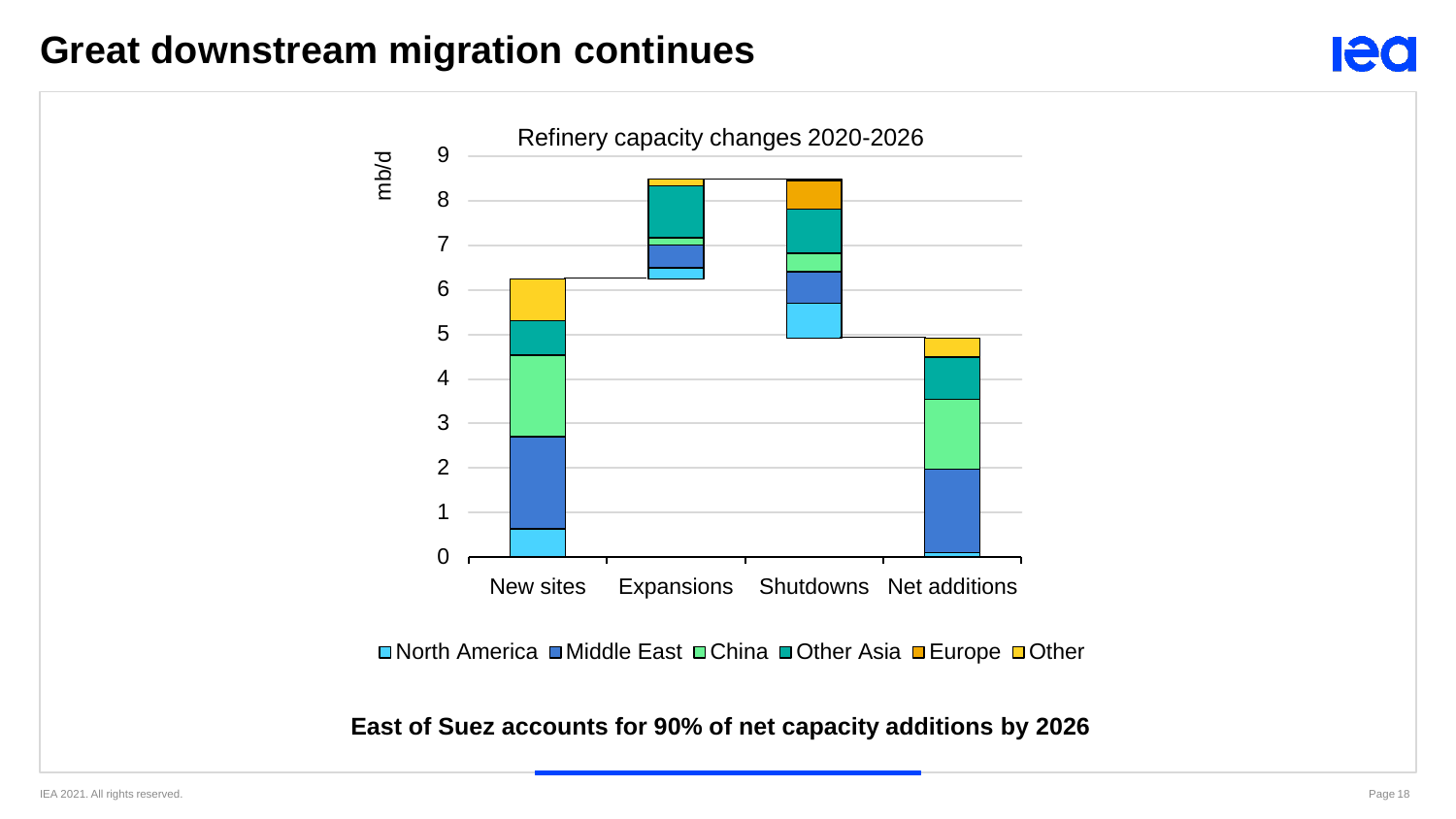#### **Sharp decline in oil demand growth and call on refineries**

![](_page_18_Figure_1.jpeg)

#### **Oil demand growth forecast is half of recent levels, while net capacity additions are stable.**

lea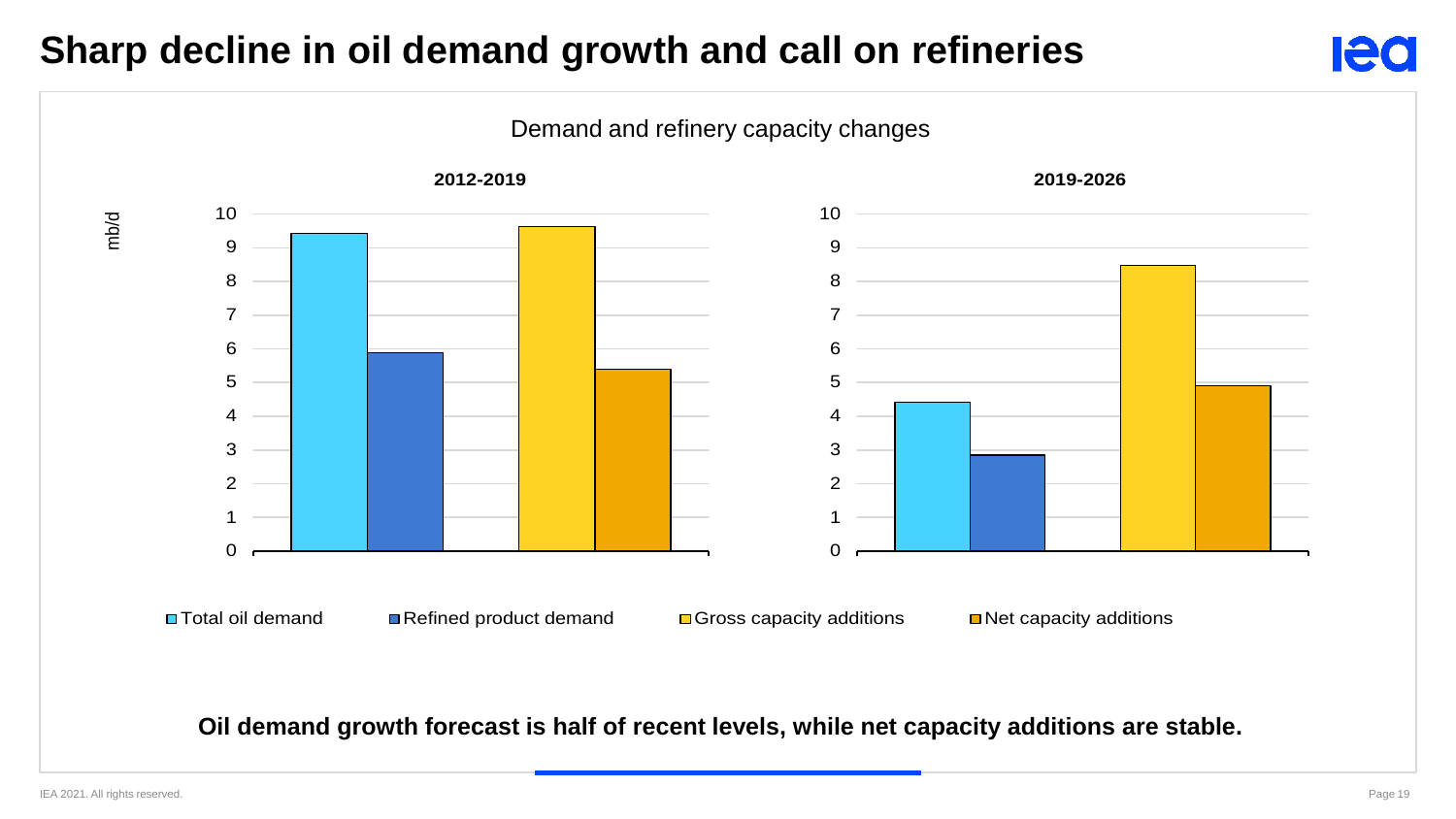### **Covid-19 speeds up third round of global refinery closures**

![](_page_19_Figure_1.jpeg)

**Capacity of 6 mb/d must close to push global refinery utilisation rates back above 80%**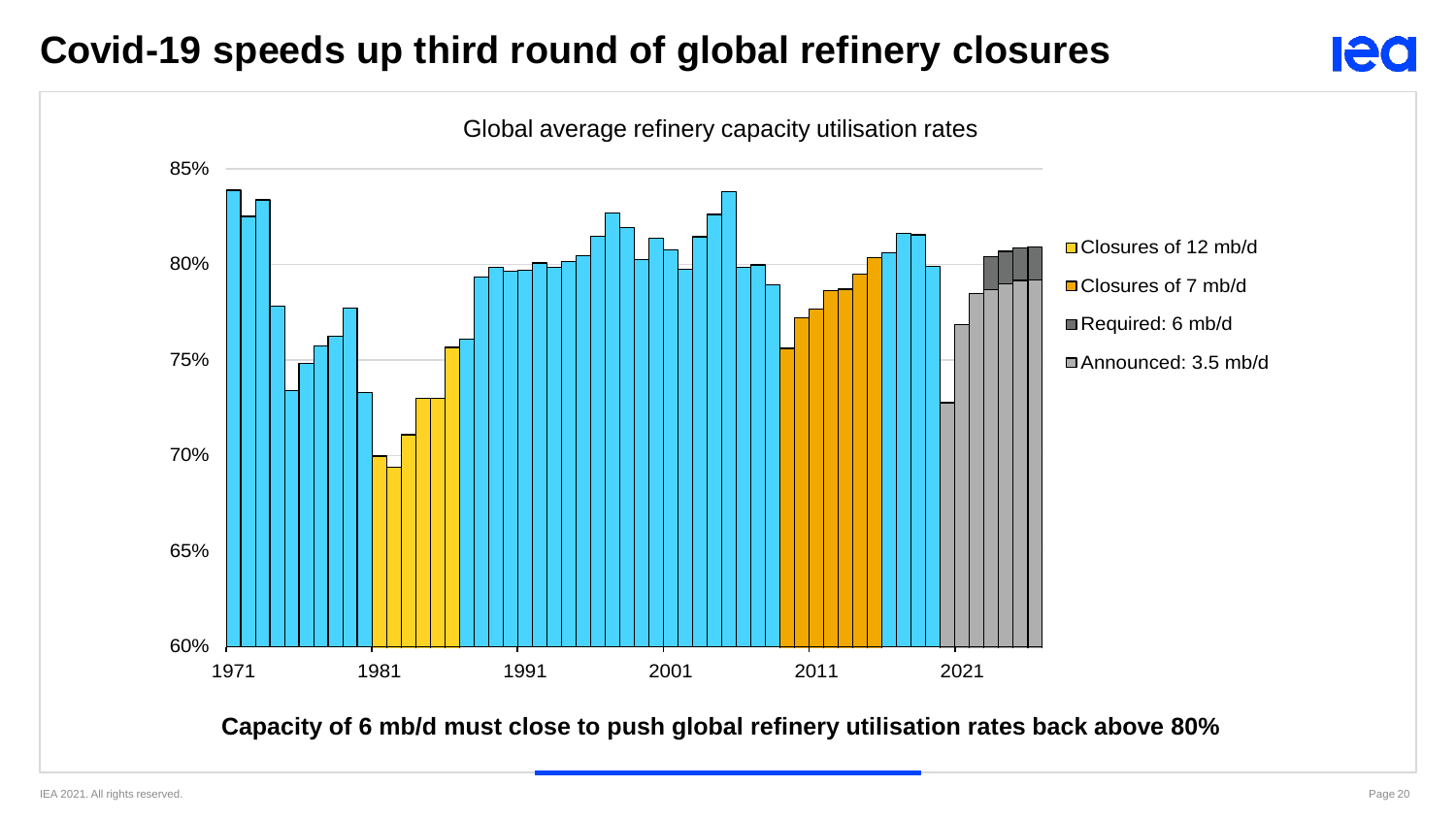#### **East of Suez drives increase in global refining throughput**

![](_page_20_Figure_1.jpeg)

**lea**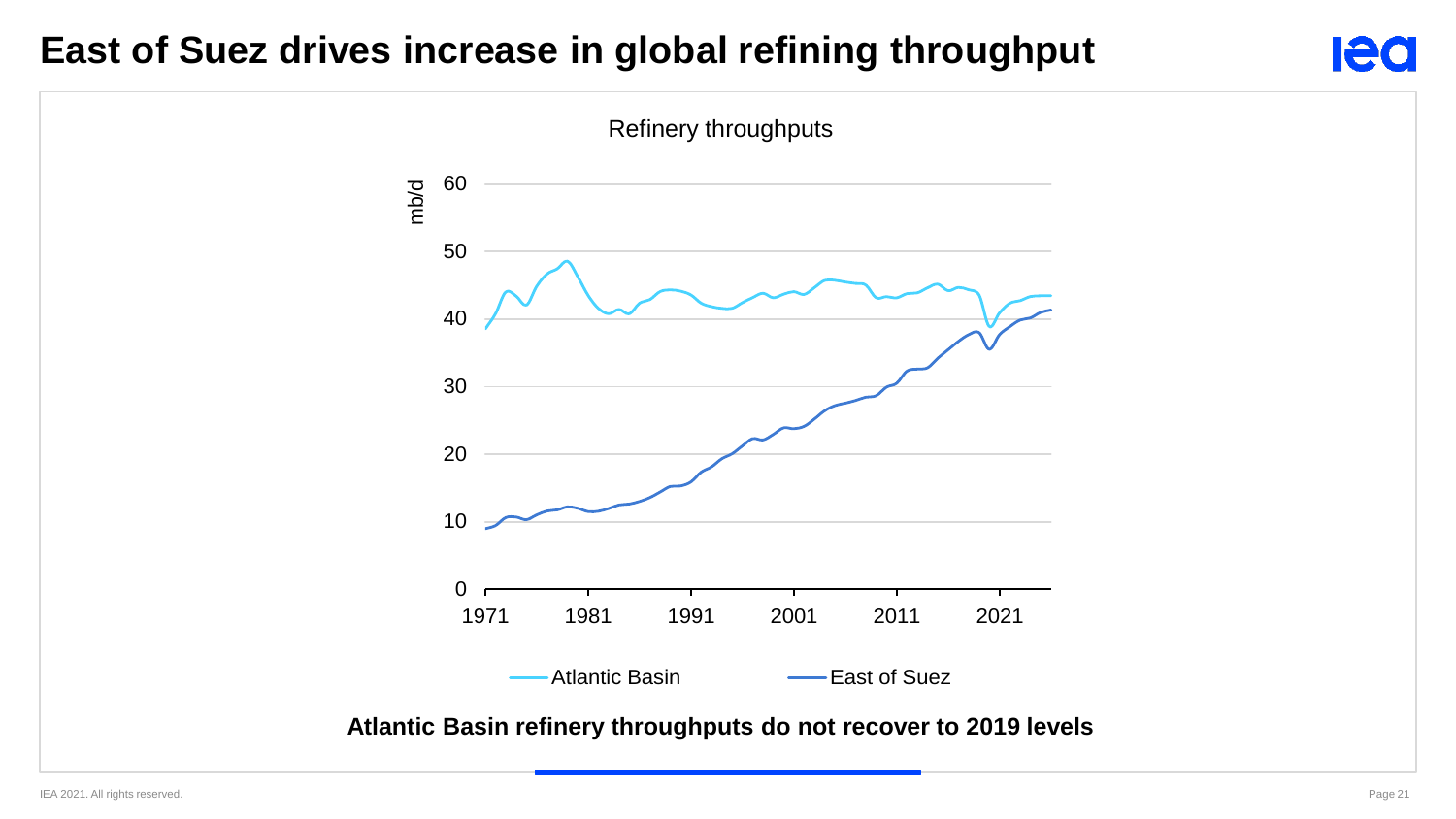#### **Asian crude oil imports reach 27 mb/d**

![](_page_21_Figure_1.jpeg)

**Average net oil import dependence reaches 82% in 2026, up from 77% in 2019**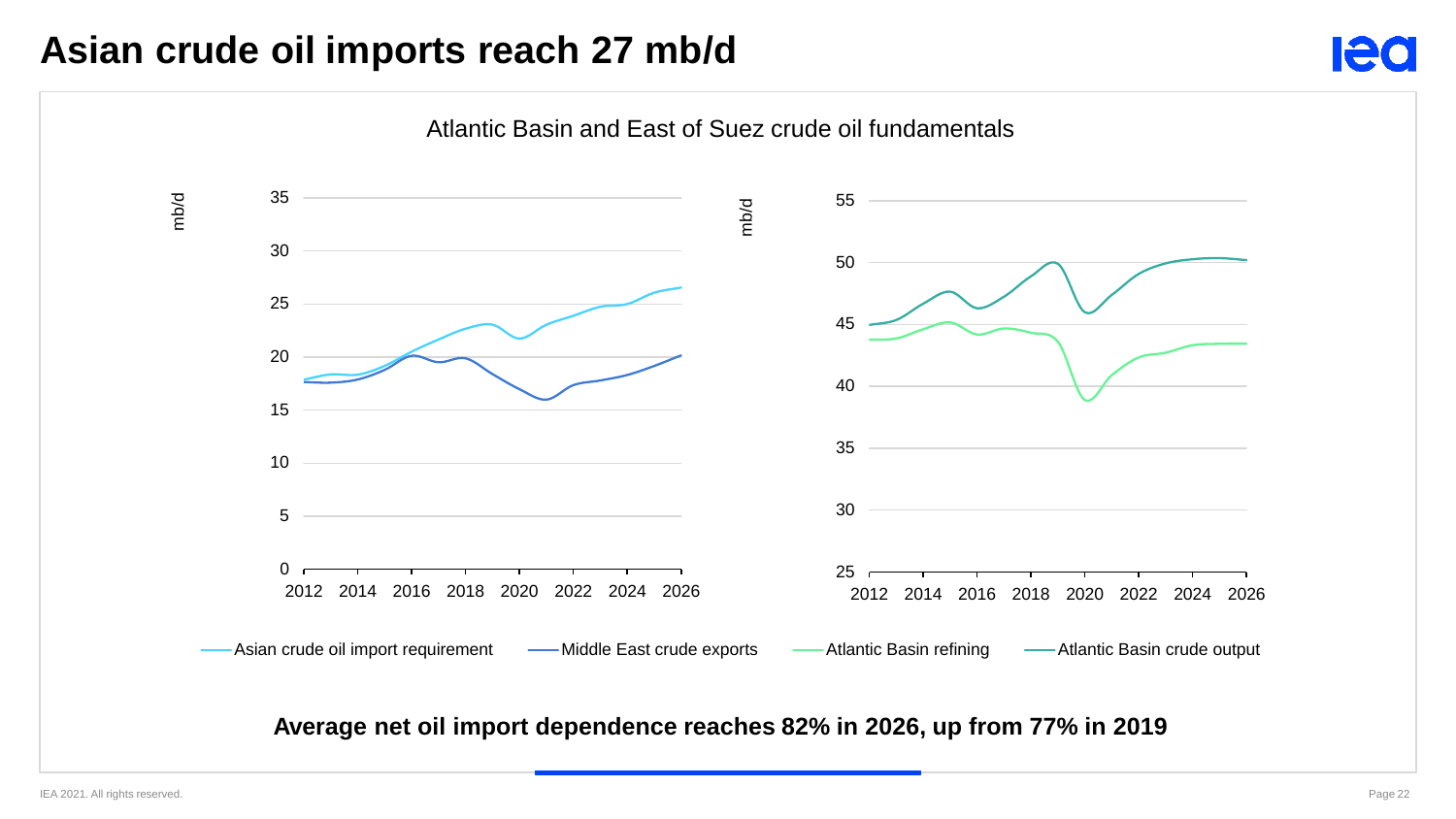#### **The centre of gravity for products trade shifts to Asia**

![](_page_22_Figure_1.jpeg)

![](_page_22_Figure_2.jpeg)